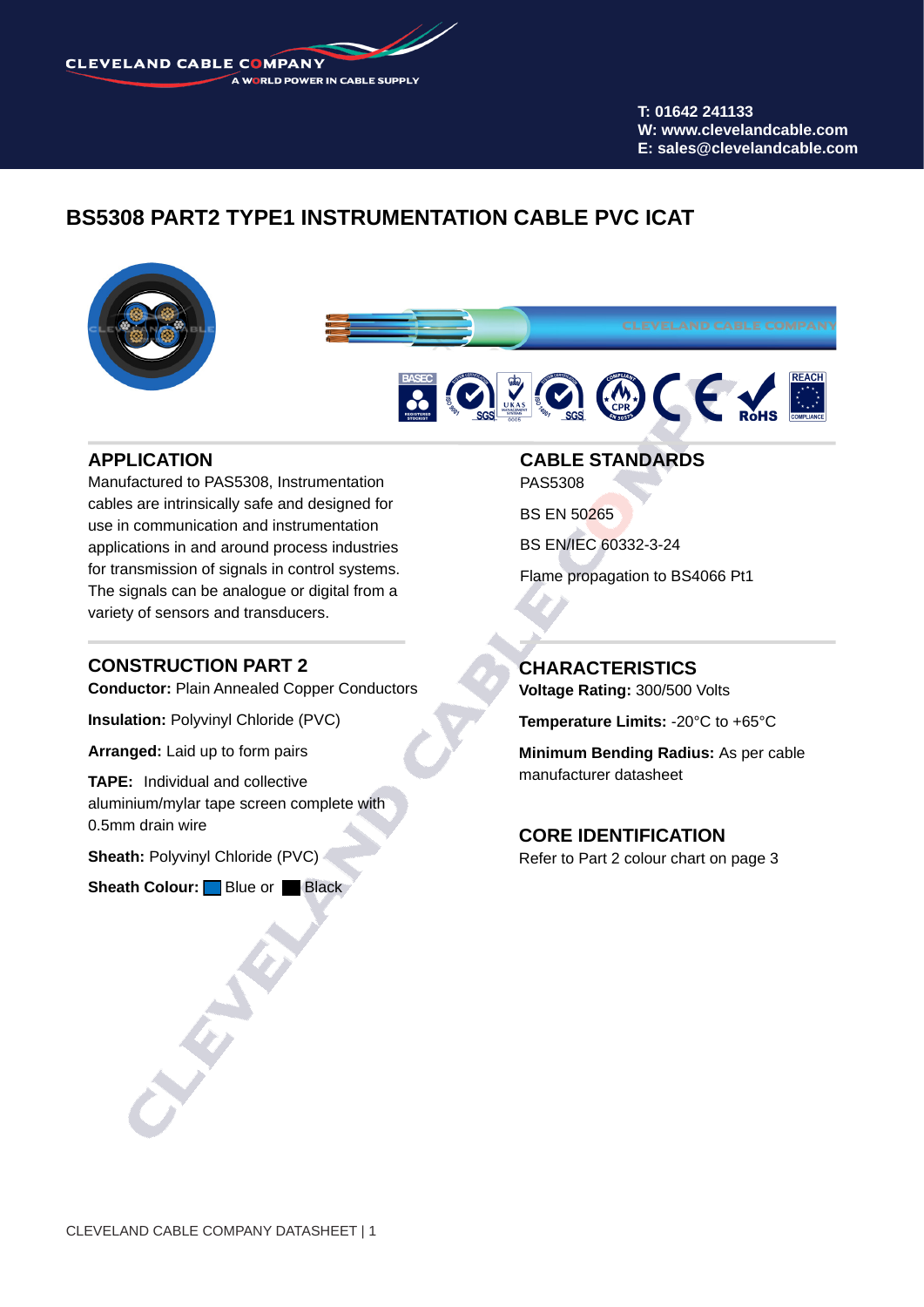D **CLEVELAND CABLE COMPANY** A WORLD POWER IN CABLE SUPPLY

> **T: 01642 241133 W: www.clevelandcable.com E: sales@clevelandcable.com**

# **PAS 5308 PART2 TYPE 1 PVC ICAT CABLE - DIMENSIONS**

| <b>CCC CODE</b> |        | <b>CONDUCTOR SIZE</b> | <b>STRANDING</b> | <b>NO OF PAIRS</b> | <b>WEIGHT</b> | <b>OUTSIDE DIAMETER</b> | <b>GLAND SIZE</b> |
|-----------------|--------|-----------------------|------------------|--------------------|---------------|-------------------------|-------------------|
| Part 1          | Part 2 | (MM <sup>2</sup> )    | (MM)             |                    | (KG/KM)       | (MM)                    |                   |
| 7112            | 7312   | 0.5                   | 16/0.20          | $\overline{2}$     | 161           | 11                      | 20S               |
| 7113            | 7313   | 0.5                   | 16/0.20          | 5                  | 253           | 14.2                    | 25                |
| 7114            | 7314   | 0.5                   | 16/0.20          | 10                 | 408           | 20.1                    | 32                |
| 7115            | 7315   | 0.5                   | 16/0.20          | 20                 | 753           | 26.3                    | 40                |
| 7116            | 7316   | 0.5                   | 16/0.20          | 30                 | 1153          | 31.3                    | 40                |
| 7117            | 7317   | 0.5                   | 16/0.20          | 50                 | 1900          | 40.7                    | 50                |
| 7149            | 7349   | 0.75                  | 24/0.20          | $\overline{2}$     | 184           | 11.8                    | 20                |
| 7150            | 7350   | 0.75                  | 24/0.20          | 5                  | 299           | 15.3                    | 25                |
| 7151            | 7351   | 0.75                  | 24/0.20          | 10                 | 489           | 21.7                    | 32                |
| 7152            | 7352   | 0.75                  | 24/0.20          | 20                 | 920           | 28.8                    | 40                |
| 7153            | 7353   | 0.75                  | 24/0.20          | 30                 | 1445          | 34.5                    | <b>50S</b>        |
| 7154            | 7354   | 0.75                  | 24/0.20          | 50                 | 2460          | 44                      | 63S               |
| 7185            | 7385   | 1.5                   | 7/0.53           | $\overline{2}$     | 242           | 13.7                    | 25                |
| 7186            | 7386   | 1.5                   | 7/0.53           | 5                  | 408           | 17.8                    | 25                |
| 7187            | 7387   | 1.5                   | 7/0.53           | 10                 | 714           | 25.5                    | 32                |
| 7188            | 7388   | 1.5                   | 7/0.53           | 20                 | 1337          | 33.4                    | 50S               |

## **PAS 5308 TYPE 1 PVC ICAT CABLE – CONDUCTOR RESISTANCE**

| <b>NOMINAL CROSS</b><br><b>SECTIONAL AREA (MM2)</b> | <b>CONDUCTOR CLASS</b> | MAXIMUM RESISTANCE CONDUCTOR AT 20°C<br>Ω/ΚΜ |  |
|-----------------------------------------------------|------------------------|----------------------------------------------|--|
| 0.5                                                 |                        | 39                                           |  |
| 0.75                                                |                        | 26                                           |  |
|                                                     |                        | 18.1                                         |  |
| 1.5                                                 |                        | 12.1                                         |  |

# **PAS 5308 TYPE 1 PVC – ELECTRICAL PROPERTIES**

|                                                     |                                                                                                                                                                                                               | <b>MUTUAL CAPACITANCE pF/m</b> |                                                                           |                                            |    |
|-----------------------------------------------------|---------------------------------------------------------------------------------------------------------------------------------------------------------------------------------------------------------------|--------------------------------|---------------------------------------------------------------------------|--------------------------------------------|----|
| <b>NOMINAL CROSS</b><br><b>SECTIONAL AREA (MM2)</b> | 1 PAIR, 2 PAIRS,<br><b>CABLES WITH</b><br><b>CABLES WITH</b><br>1 TRIPLE<br><b>COLLECTIVE</b><br><b>INDIVIDUALLY</b><br><b>COLLECTIVELY</b><br><b>SCREEN ONLY</b><br><b>SCREENED PAIRS</b><br><b>SCREENED</b> |                                | <b>MINIMUM INSULATION</b><br><b>RESISTANCE AT 20°C</b><br><b>MOHMS/KM</b> | <b>MAXIMUM L/R RATIO</b><br><b>MH/OHMS</b> |    |
| 0.5                                                 | 75                                                                                                                                                                                                            | 115                            | 115                                                                       | >5                                         | 25 |
| 0.75                                                | 75                                                                                                                                                                                                            | 115                            | 115                                                                       | >5                                         | 25 |
|                                                     |                                                                                                                                                                                                               | 115                            | 115                                                                       | >5                                         | 25 |
| 1.5                                                 | 85                                                                                                                                                                                                            | 120                            | 120                                                                       | >5                                         | 40 |

**THE ABOVE TABLE IS IN ACCORDANCE WITH 18TH EDITION OF IET WIRING REGULATIONS**